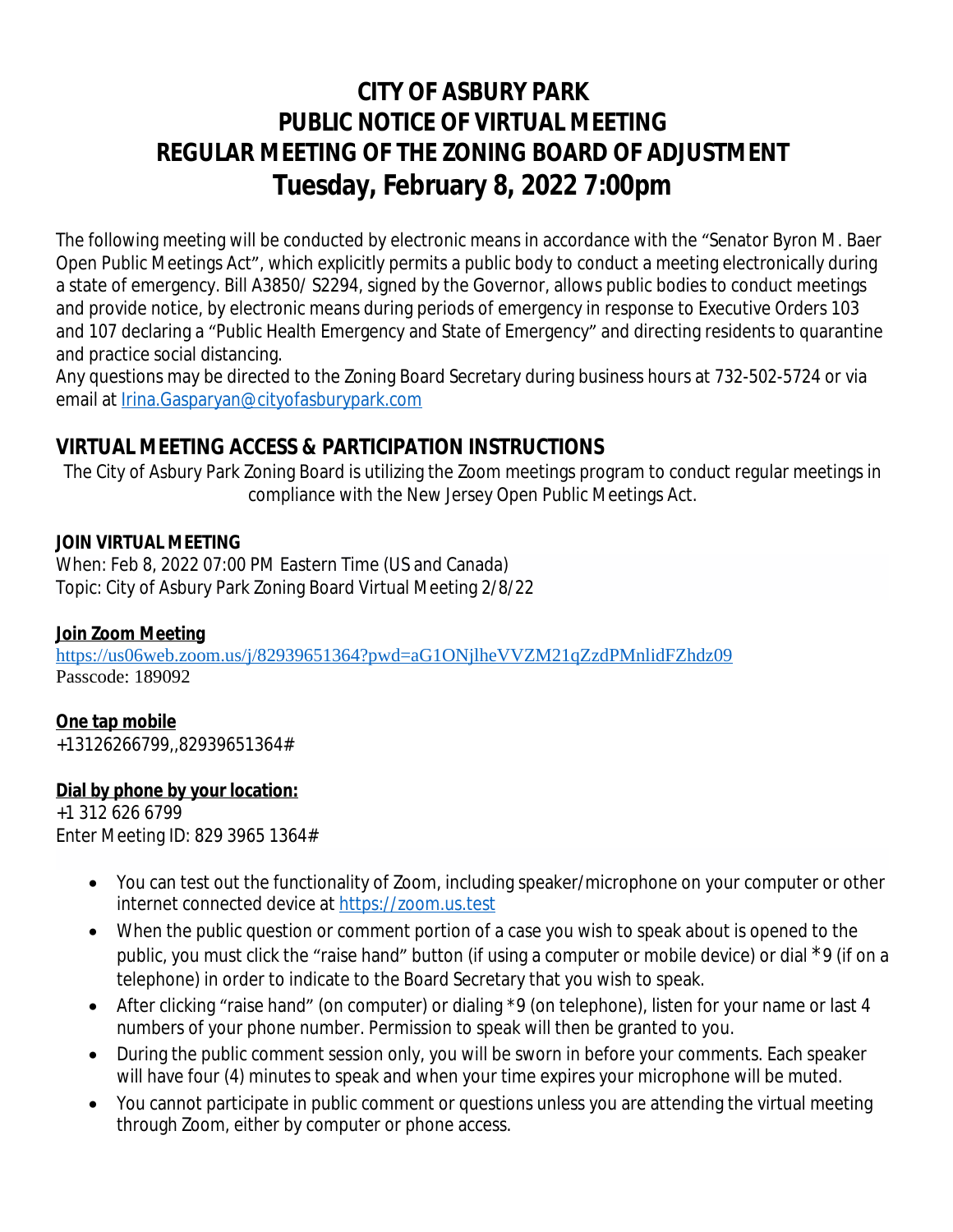- All microphones of public users will be muted during the meeting, except as set forth above during the public comment and question portion of each agenda item.
- $\bullet$  As required by N.J.A.C. 5:39-1.4(f), a member of the public may alternatively submit written comments by 4 p.m. on the Thursday prior to each regular meeting listed above. Such written comments may be read at the public meeting only if they are consistent with the Open Public Meetings Act and guiding regulations, pertain to an agenda item, are consistent with the Zoning Board of Adjustment bylaws, which restrict public comment to three minutes per person. Written comments may be emailed to *[Irina.Gasparyan@cityofasburypark.com](mailto:Irina.Gasparyan@cityofasburypark.com)*, mailed to Irina Gasparyan, [Zoning Board of Adjustment, Asbury Park City Hall, One Municipal Plaza, Asbury Park, New Jersey](mailto:Irina.Gasparyan@cityofasburypark.com)  [07712, or deposited in the drop box identified by the City Seal, located at Asbury Park City Hall, One](mailto:Irina.Gasparyan@cityofasburypark.com)  [Municipal Plaza, Main Entrance, Asbury Park, New Jersey.](mailto:Irina.Gasparyan@cityofasburypark.com)

## **[ACCESS TO DIGITAL PLANS AND APPLICATION MATERIALS](mailto:Irina.Gasparyan@cityofasburypark.com)**

[To access and download digital plans, agendas have hyperlinks to where you can find digital plans, reports and other](mailto:Irina.Gasparyan@cityofasburypark.com)  [materials for all applications to be presented or you may visit the Zoning Board website to access plans here:](mailto:Irina.Gasparyan@cityofasburypark.com)  [www.cityofasburypark.com/zoningboard](http://www.cityofasburypark.com/zoningboard) Within the agenda below, click on a link for the case you wish to review. Alternatively, you may call or email the Planning Department to arrange receipt of the application materials: [Irina.Gasparyan@cityofasburypark.com](mailto:Irina.Gasparyan@cityofasburypark.com) [or 732-502-5724](mailto:Irina.Gasparyan@cityofasburypark.com)